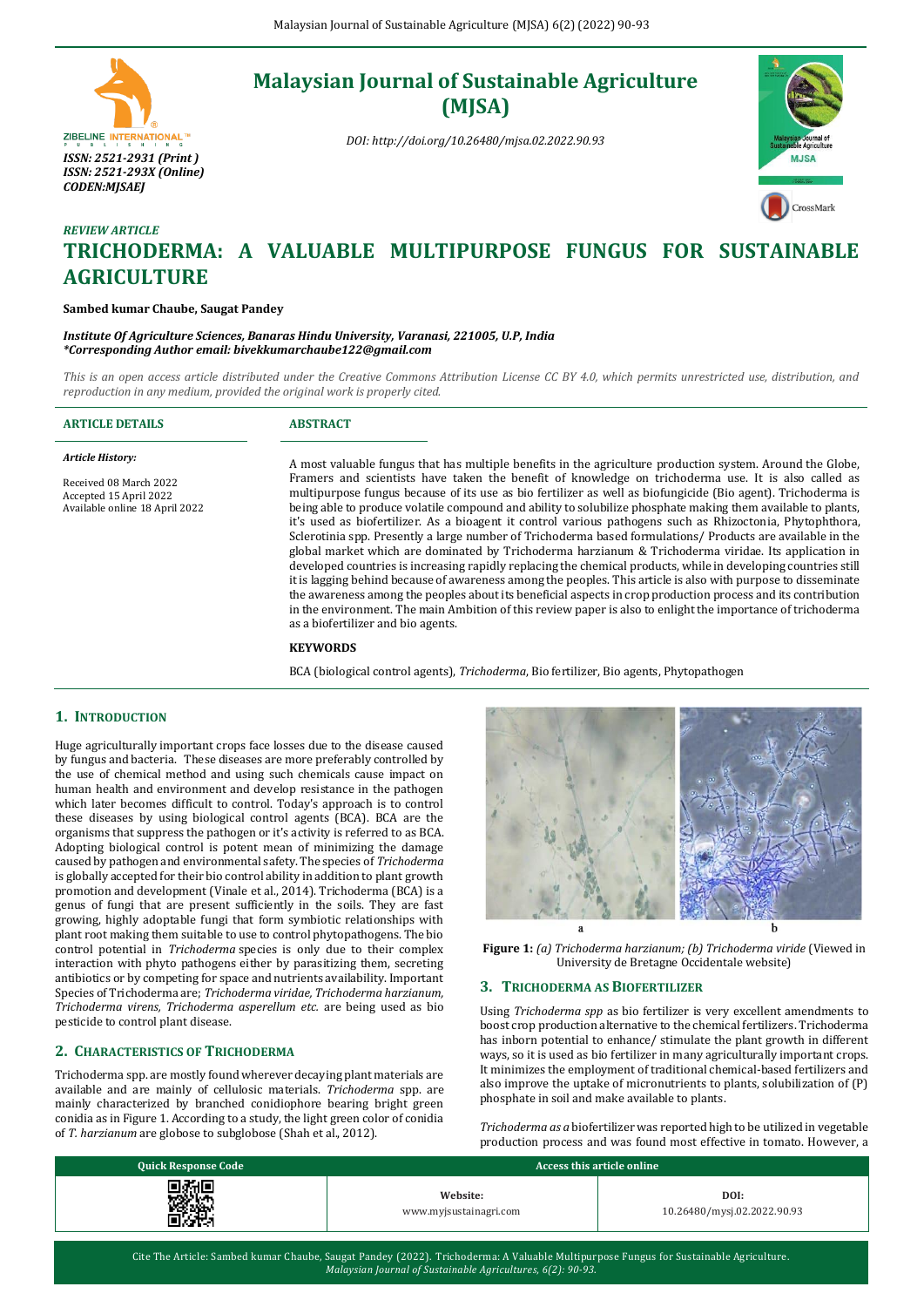positive response was also recorded from other crops like as cauliflower, onion, peas, tobacco, Bengal gram, Potato, soya bean and sunflower etc. Many attributes are there that qualify it to be used as an alternative to enhance fertilization and agriculture sustainability. Among these some are: -

#### **3.1 Macro and Micronutrient Uptake**

The presence of *Trichoderma* within the rhizosphere accelerates the nutrient uptake and availability. This is the most important attribute which indicate that the presence of Trichoderma in the root zone helps to convert the unavailable form of nutrients to the available form and hence improve the nutrient uptake. It is reported that in Acidic soil the applied chemical fertilizers won't be available in sufficient quantity to the crop. This is because of conversion into unavailable form and forming complex (Aluminum complexes) that can be even more toxic to the plant. The additive advantage is that *Trichoderma* colonizes the rhizosphere and enable the crops to take more from the soil. It is found that sugarcane crop inoculated with *Trichoderma viridae* gained more Nitrogen, Phosphorus, Potassium and organic Carbon content.

# **3.2 Phosphate Solubilization**

Phosphorus is the most crucial nutrient that the crop needs for its growth and development. Our soil has phosphorus content but is in unavailable form to the crops. Acidic soil restricts the availability of phosphorus by binding it and forming complexes. At this case *Trichoderma* spp. only can mediate the process by solubilizing and converting them back into available form for crop production. Phytase enzyme produced by some species of trichoderma is responsible to conversion of unavailable phosphorus into plant available form.

#### **3.3 Production of Phytohormones and Volatile compound**

Phytohormones are responsible for root and shoot development of plant. The growth promotion found to be assisted by auxin production by the fungus, which lowers down the high levels of ethylene that gets accumulated during various stresses. In rhizosphere the presence of *Trichoderma* enhances the production of Phytohormones such as Auxin, IAA and gibberellic acid which ultimately promote growth of plants. Trichoderma also enhance germination percentage and improves seedling vigor, which is an advantage for the crop.

#### **3.4 Enhance Greater Root System and Boost Up Plant Health. Also Provides More Niches for Growth of The Fungus.**

| Table 1: Trichoderma as bio fertilizer and mode of application |                    |                              |                                                                                     |  |  |
|----------------------------------------------------------------|--------------------|------------------------------|-------------------------------------------------------------------------------------|--|--|
| <b>Bio fertilizer</b>                                          | Crops              | <b>Method of application</b> | Yield                                                                               |  |  |
| Trichoderma asperellum                                         | Rice               | Seed Inoculation             | Increased by 30%                                                                    |  |  |
| T. harzianum                                                   | Mustard and Tomato | Inoculation in Soil          | 50% Nitrogen and Trichoderma enriched increased yield by 108<br>& 203% over control |  |  |
|                                                                | Cucumber           | Inoculation in Soil          | N/A but improved fruit quality and crop growth                                      |  |  |
|                                                                | Chilli             | Inoculation in Soil          | Increase in yield by 11 quintal/ha, than that of control (58 q/ha)                  |  |  |
|                                                                | Barley             | Seed Inoculation             | Increase in yield by 17%                                                            |  |  |
| T. viridae                                                     | Wheat              | Soil and Seed<br>Inoculation | 75.8% with NPK and by 41.8% with well rotten FYM.                                   |  |  |
|                                                                | Potato             | Inoculation in Soil          | 16.25 tubers/plant than that of control which was 2.25 tubers/<br>plant             |  |  |
|                                                                | Red Beet Cabbage   | Seed Inoculation             | Increased by 29%                                                                    |  |  |

## **4. TRICHODERMA AS BIOAGENT/FUNGICIDE**

Agriculture is the crucial part of any country to feed huge populations. However, agriculturally important crops are attacked by several pathogens which in turn results serious yield reductions threatening global security. In order to control these pathogens, amplified use of synthetic chemicals occurred which have caused negative impact on environmental quality and resulted in increasing trend of many living forms which are resistant with the chemicals. Concerning these threatening issues, the search of non-chemical alternatives has been focused which result in emergence of Bio control agent as vital component of plant disease management. *Trichoderma* spp. naturally free-living fungus and cosmopolitan in distribution that are found abundantly in soil, decaying organic matter. In early 1930s, *Trichoderma* first reported as biocontrol agents for the control of root rot causing *Amrillaria mellae* in citrus.



Almost 20 species of the genus *Trichoderma* act as bio agents against Almost 20 species of the genus *Trichoderma* act as bio agents against most of soil-borne pathogen as well as foliar plant pathogens. *T. harzianum, T. koningii, T. viride, T. atroviride, T. pseudokoningii, T.* 

*longibrachiatum, T. hamatum & T. reesei* are the most preferred species, which act as potential antagonists (Monaco et al., 1991).

#### **4.1 Mechanism of Pathogen Control/ Bio control**

Trichoderma have potential to compete for the nutrient and ecological niche. Some of the major biological mechanisms that are involved independently or together in antagonistic activity against phyto pathogen are given below:

#### **4.1 Mycoparasitism/Hyperparasitism**

Mycoparasitism refer to the parasitic interaction between two fungi in which one fungus (Host) is parasitized by the mycelia of other fungus (Parasite). Mycoparasitism is the common mechanism shown by *Trichoderma* spp. After identifying the host, *Trichoderma* hyphae attach to the host hyphae by twisting and then penetrate host cell wall through secretion of cell wall degrading enzymes and take nutrients from host and use it for growing. In a study, it was reported that some strains of *T. harzianum* have capicity to parasitize on nematodes and their egg masses, where it coiled around the second stage juveniles of Nematode and then penetrated them by forming haustoria like structures and disable them (Sahebani and Hadavi, 2008).

## **4.2 Antibiosis**

Antibiosis states to the antagonistic association between two microorganisms, in which one is adversely affected by metabolites or antibiotics released by another. It is the important attributes for deciding the saprophytic ability of the fungus. Antibiotics such as trichodermin, suzukacillin and alamethicin produced by *T. harzianum* affect morphological or physiological sequences leading to its successful penetration. *Trichoderma* can also produce a multitude of compounds that have antagonistic properties including cell wall degrading enzymes like as cellulase, xylanase, pectinase, glucanase, lipase, amylase and protease, volatile metabolites such as 6-npentyl-2H-pyran-2-one (6-PAP) etc.

#### **4.3 Competition**

The most common cause of death of microorganisms is starvation, so the competition for macro, micro-nutrients and spaces, results in the biocontrol of fungal phytopathogens. *Trichoderma* exhibits a better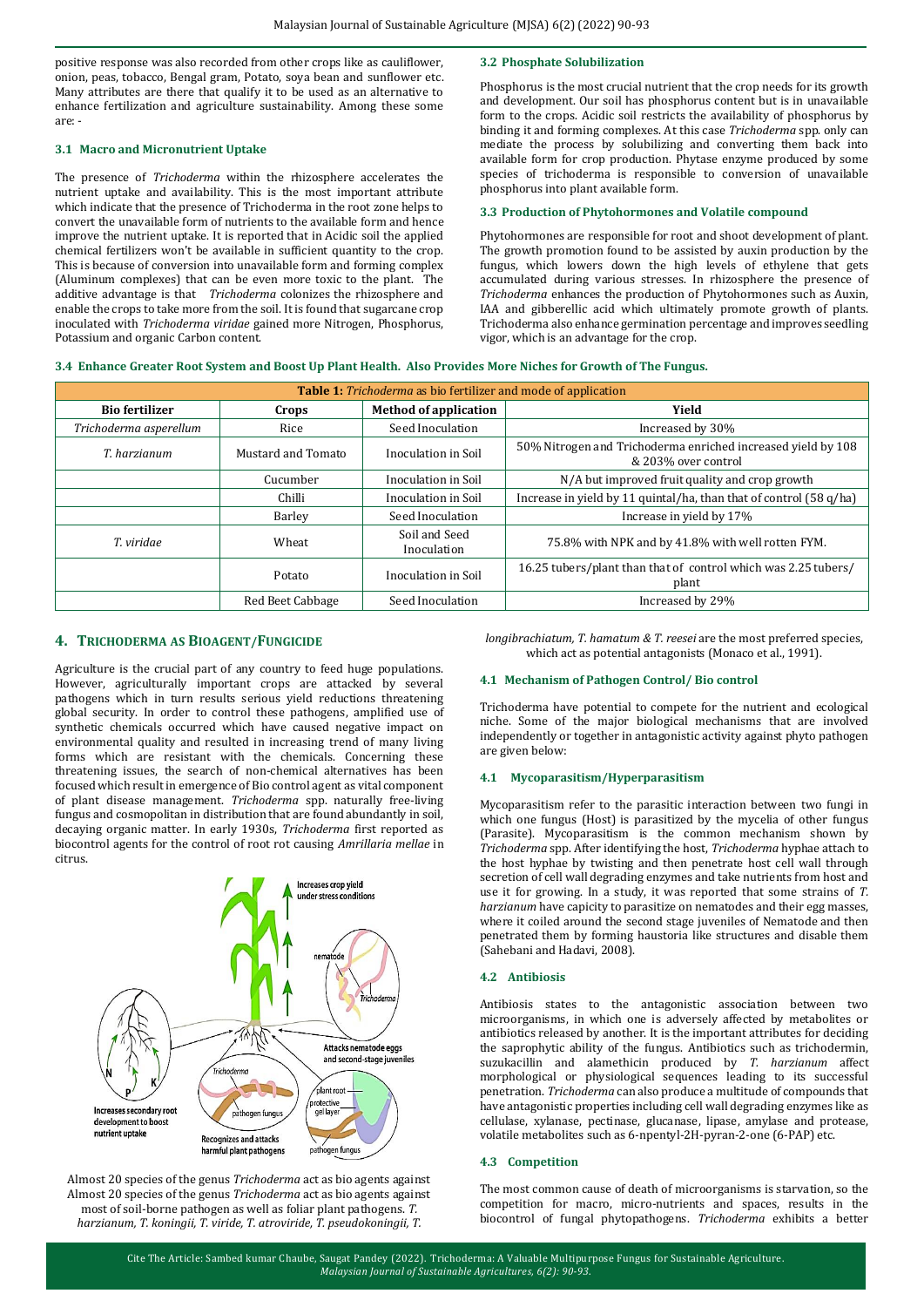potentiality of absorption and mobilization of nutrients from the limited available substrate from environment comparative to other rhizospheric microorganisms; therefore, the bio control of fungal pathogens using *Trichoderma* involves the coordination of numerous strategies, such as the competition for nutrients and space which is considered among the most important one. Thanasoulopolos found that *T koningii* as rhizosphere competent microbe, when tomato seed is treated with conidial suspension of *T. koningii* was sown, resulted in reduced damping-off pathogen (Thanasoulopolos, 2002).

Plant- Pathogen interaction leads to develop wide range of defense mechanism in plant, which can prevent plant from attack by invading pathogen. Among many, some of the bio-control strains of *Trichoderma* sp. are known to induce systemic resistance (ISR) and host plant defense against a variety of phytopathogen which is mediated by jasmonic acid (JA)/ethylene. The rhizosphere competent nature of *Trichoderma* species permit it to colonize roots, triggering the plant immune system and preactivation of the molecular mechanisms of defense against several potent phyto pathogens and the stress challenged situations.

#### **4.4 Bio Priming of Resistance Mechanism in Host Plant**



**Figure 2:** (A) Mycoparasitism confrontation assay; (B) Coiling of *Trichoderma* (T) hyphae around the phyto pthogen *Rhizoctonia solani* (R) (Image source-Google)

## **5. TRICHODERMA SPP. IN BIOREMEDIATION**

After the green revolution there occurred blind application of chemical fertilizers and pesticides that contaminated and caused soil related constraints. For the remediation scientists tried to use *Trichoderma* like microorganisms in soil and reported a surprising result that these microorganisms degraded the chemical contaminants present in the soil. Microbes in Bioremediation and phytoremediation are excellent and innovative technology that has the potential to remediate various soil related constraints. Trichoderma releases some enzymes that act upon chemicals and metal contaminants which ultimately improve the physical, chemical and biological properties of soil. Trichoderma not only degrade the chemical contaminants but also make the nutrients available to plants from those chemicals' contaminants too.

# **6. DELIVERY (APPLICATION) METHOD OF TRICHODERMA FORMULATION**

Site specific delivery of the Trichoderma is very essential to enhance the efficiency. The most common and effective methods of application of Trichoderma are mentioned below:

#### **6.1 Seed Treatment**

Most effective method to prevent the soil borne pathogen and enhance the germination of seed. The seed must be coated with the powder just before sowing and for that, the seed should be moistened by the molasses solution (Enhance The stickiness) and Trichoderma powder is to be sprayed@ 10gm per Kg of seed. Mix the powder properly and spread in shade to dry. Propagules of bio control agents germinate over the surface of seed and colonize roots of germinated seedlings and rhizosphere.





#### **6.2 Seed Bio Priming**

It is the process of treating the seed with Bioagents i.e. *Trichoderma* and then incubating it in warm and moisten condition until just prior to the emergence of the radicle. It has potent advantage over the simple/normal coating of the seed as it results in rapid and uniform emergence. Bioprimed seed will be surrounded by a layer of *Trichoderma* conidia and such seed can tolerate adverse conditions. Bioprimed seed also show higher germination percentage.

#### **6.3 Soil Treatment**

In direct broadcasting, 300g of Trichoderma powder is mix uniformly in 6 kg of FYM now broadcast in irrigated land of area 1 hectare. Another furrow application is highly effective mode of treatment in which root crops like potato, ginger, turmeric are highly benefited. Here, uniform mixture of 300g+6FYM is applied at the time of earthing up or after 28-30 days of planting. Trichoderma is capable of colonizing farmyard manure (FYM) and therefore the application of colonized FYM to the soil is more appropriate and is beneficial. It is the most suited method of application of *Trichoderma* particularly for the management of soil-borne diseases.

#### **6.4 Cutting and Seedling Root Dip**

*Trichoderma* powder of about 10grams should mix with 100g of well rotten farmyard manure per liter of water and dipping the cuttings and seedling in *Trichoderma* suspension just before transplanting. Dipping in antagonist's suspension not only inhibits the disease severity but also induce the seedling growth and development.

Cite The Article: Sambed kumar Chaube, Saugat Pandey (2022). Trichoderma: A Valuable Multipurpose Fungus for Sustainable Agriculture. *Malaysian Journal of Sustainable Agricultures, 6(2): 90-93*.